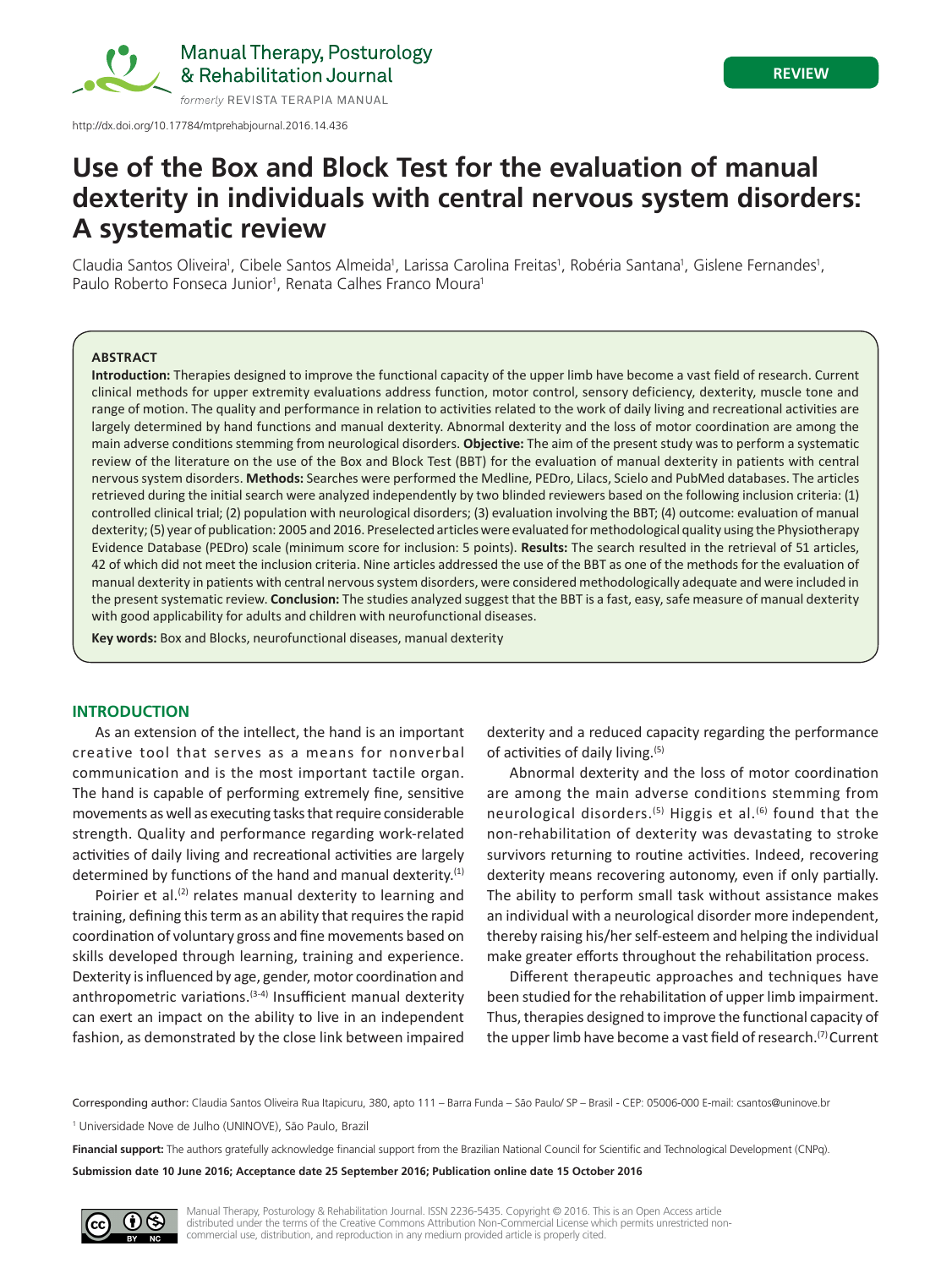clinical methods for upper extremity evaluations address function, motor control, sensory deficiency, dexterity, muscle tone and range of motion.<sup>(8)</sup> The diverse functions of the upper extremity and the innumerous possibilities of hand movements have led to a large number of standardized scales and objective evaluation methods for measuring upper extremity movements.(9-10) The choice of an adequate assessment tool should be based on factors such as psychometric properties, time required to manage the interpretation of the results, cost, the need for specific equipment, the need for experience and portability.<sup>(11)</sup> The literature offers a large number of dexterity tests, which are frequently employed in occupational therapy to measure and monitor changes in motor impairment as well as measure the degree of patient recovery with regard to the potential to return to work.<sup>(12-13)</sup>

The Box and Block Test (BBT) developed and validated by Mathiowetz<sup> $(14-15)$ </sup> was designed as an evaluation method to test individuals with manual dysfunction. The aim is to evaluate and measure dexterity as well as the functions of grasping, holding and throwing.<sup>(16)</sup> The evaluation is performed with the individual seated in front of a box with a large divider separating it into two equal squares.<sup>(17)</sup> The volunteer is instructed to transport small wooden blocks from one side to the other for one minute.<sup>(18-6)</sup> Following three trials performed with each hand, the number of blocks is recorded for the right and left hands separately.<sup>(10)</sup> The BBT is considered a fast, simple, reliable test that is often used for older adults and stroke survivors.<sup>(19)</sup> Moreover, high degrees of inter-rater  $(r > 0.9)$  and test-retest  $(r > 0.9)$  reliability are reported for both the right and left hands.(15) The BBT was brought to Brazil by the Neurology Group of the São Paulo Santa Casa de Misericórdia for use on individuals with multiple sclerosis.(20)

Studies have employed the BBT as a sensitive tool for measuring dexterity in patients with neurological disorders. (21-23) However, methodological reflections regarding its applicability are fundamental to the use of this test not only to stratify participants in clinical trials, but also to evaluate the results of therapy and the effectiveness of rehabilitation protocols<sup>(24)</sup> in complement to the different functional scales used for the evaluation of upper extremity function.

The aim of the present study was to perform a systematic review of the literature on the use of the Box and Block Test for the evaluation of dexterity in patients with neurological disorders.

#### **METHODS**

# **IDENTIFICATION AND SELECTION OF STUDIES**

The Pubmed, Medline, Lilacs, Scielo and PEDro databases were searched for relevant articles published in English and Portuguese between January 2005 and June 2016. The following key words were used in both languages: "Box and Blocks AND Neurofunctional disease", "Box and Blocks AND manual dexterity".

# **INCLUSION CRITERIA**

The articles retrieved during the initial search were analyzed independently by two blinded reviewers based on the following inclusion criteria: 1) controlled clinical trial; 2) population with neurological disorders; 3) evaluation and intervention for disorders of the central nervous system; 4) evaluation involving the BBT; and 5) evaluation of manual dexterity as the outcome.

#### **METHODOLOGICAL QUALITY**

The methodological quality of the preselected articles was evaluated using the Physiotherapy Evidence Database (PEDro) scale, which has 11 items, each of which is scored with either 1 point or zero (except for Item 1, which is not scored). Thus, the final score ranges from 0 to 10 points. The scale is used to evaluate the methodological quality of randomized, controlled, clinical trials, placing emphasis on whether the results have sufficient information, clinical relevance and statistical significance so that the interpretation is clear and other researchers can reproduce the study. All divergences of opinion between the two reviewers with regard to the PEDro classification were discussed until reaching a consensus on the score attributed to each study.

## **RESULTS**

The initial search of the databases led to the retrieval of 51 articles (Fig. 1). Following the analysis of the titles, abstracts and full texts, pre-selected articles were submitted to qualitative analysis using the PEDro for the inclusion of only those studies with a score of 5 points or more (Table 1). Nine articles met the inclusion criteria and were selected for the present systematic review (see Table 2 and Table 3).

#### **DISCUSSION**

Motor and sensory tasks performed by the hand allow adequate functioning with regard to activities of daily living. Dysfunction of the hand exerts a direct impact on independence. Thus, the aim of many forms of treatment is to reduce the deficiency in the belief that this will lead to greater manual dexterity and functional capacity.

The clinical trials analyzed in the present systematic review employed a diversity of methods and treatments to improve performance during functional activities. This diversity in treatment options is also reported in a previous systematic review conducted by Sakzewski et al.<sup>(32)</sup>, who stress the absence of strong evidence regarding a specific therapeutic model for improving upper extremity movements in cases of hemiparesis secondary to cerebral palsy.

A systematic review and metanalysis conducted by Sakzewski et al.<sup>(33)</sup> reported an increase in publications with the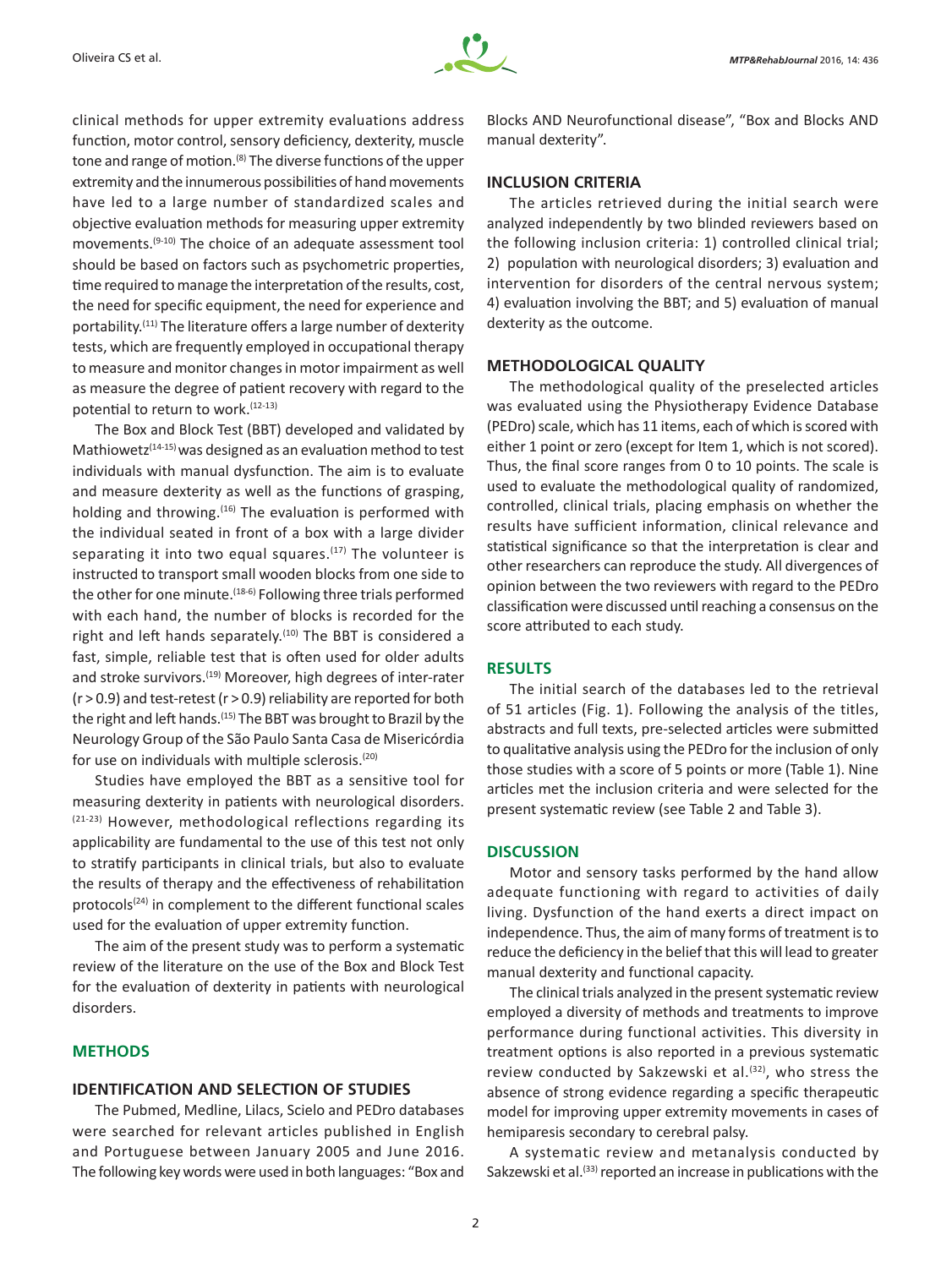



Figure 1. Flowchart of study selection process.

**Table 1.** Methodological quality scores (PEDro scale) of articles included in systematic review.

|                                                  |              |                                           |                                            |                            |                       | Item                        |                                   |                  |                                  |                                    |                                               |       |
|--------------------------------------------------|--------------|-------------------------------------------|--------------------------------------------|----------------------------|-----------------------|-----------------------------|-----------------------------------|------------------|----------------------------------|------------------------------------|-----------------------------------------------|-------|
| Reference                                        | Eligibility  | Randomized<br>allocation<br>$\frac{1}{2}$ | Confidential<br>allocation<br>$\mathbf{r}$ | prognosis<br>Similar<br>က် | 4-Blinded<br>subjects | Blinded<br>therapists<br>á, | evaluators<br><b>Blinded</b><br>ه | 7-Key results    | 8-Intention to<br>treat analysis | between groups<br>Comparison<br>ക് | Precision and<br>variability<br>$\frac{1}{2}$ | Score |
| Higgins, J. et al. (2006) <sup>19</sup>          | $\mathbf{1}$ | $\mathbf{1}$                              | 1                                          | $\mathbf{1}$               | $\mathbf 0$           | $\mathbf{0}$                | $\mathbf{1}$                      | $\mathbf{1}$     | $\mathbf{1}$                     | $\mathbf{1}$                       | $1\,$                                         | 8/10  |
| James H. Cauraugh., et al. (2011) <sup>25</sup>  | 0            | $\mathbf{1}$                              | 1                                          | $\mathbf 1$                | 0                     | $\boldsymbol{0}$            | $\mathbf{1}$                      | $\boldsymbol{0}$ | 0                                | $\mathbf{1}$                       | $1\,$                                         | 6/10  |
| Marco Franceschini., et al. (2012) <sup>26</sup> | 1            | 1                                         | 1                                          | $\mathbf 1$                | 0                     | 0                           | $\mathbf{1}$                      | $\boldsymbol{0}$ | $\mathbf 0$                      | $\mathbf{1}$                       | $\mathbf{1}$                                  | 6/10  |
| Sin, HH, Lee, GC. (2013) <sup>27</sup>           | $\mathbf{1}$ | $\mathbf{1}$                              | 0                                          | $\mathbf{1}$               | $\mathbf 0$           | $\mathbf{0}$                | $\mathbf{1}$                      | $1\,$            | $\boldsymbol{0}$                 | $1\,$                              | $\mathbf 1$                                   | 6/10  |
| Stefano Masiero., et al. (2013) <sup>28</sup>    | $\mathbf{1}$ | $\mathbf{1}$                              | 0                                          | $\mathbf 1$                | 0                     | $\boldsymbol{0}$            | $\mathbf{1}$                      | $\boldsymbol{0}$ | $\mathbf{1}$                     | $\mathbf{1}$                       | $\mathbf 1$                                   | 6/10  |
| Yvonne Geerdink., et al. (2013) <sup>7</sup>     | $\mathbf 0$  | $\mathbf{1}$                              | $\mathbf 0$                                | $\mathbf 1$                | $\mathbf 0$           | $\mathbf{0}$                | $\mathbf 0$                       | $\mathbf{1}$     | $\mathbf{1}$                     | $\mathbf{1}$                       | $\mathbf{1}$                                  | 6/10  |
| Hyun Jin Kim, et al. $(2014)^{29}$               | $\mathbf{1}$ | $\mathbf{1}$                              | $\mathbf{1}$                               | $\mathbf{1}$               | 0                     | $\boldsymbol{0}$            | $\mathbf{1}$                      | $\mathbf{1}$     | $\boldsymbol{0}$                 | $\mathbf{1}$                       | $\mathbf{1}$                                  | 7/10  |
| Keh-chung Lin. et al. (2014) <sup>31</sup>       | $\mathbf{1}$ | $\mathbf{1}$                              | $\mathbf{1}$                               | $\mathbf{1}$               | $\mathbf 0$           | $\mathbf{0}$                | $\mathbf{1}$                      | $\mathbf{1}$     | $\mathbf 0$                      | $\mathbf{1}$                       | $\mathbf{1}$                                  | 7/10  |
| Gilliaux, M. et al. (2015) <sup>30</sup>         | $\mathbf{1}$ | $\mathbf{1}$                              | $\mathbf{1}$                               | $\mathbf{1}$               | 0                     | 0                           | 1                                 | $\mathbf{1}$     | 1                                | 1                                  | 1                                             | 8/10  |

Legend:  $0 = NO$ ;  $1 = YES$ .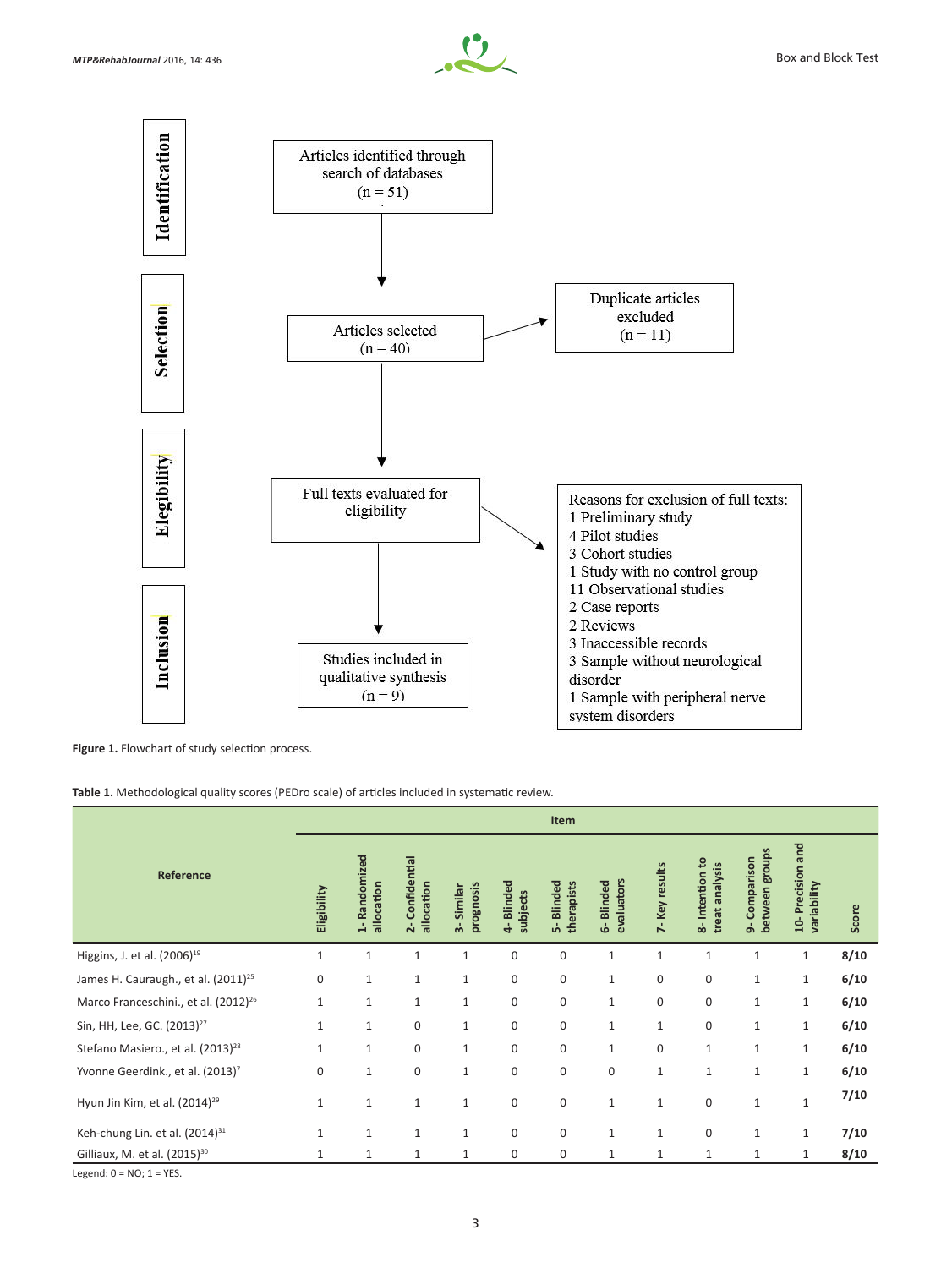

#### **Table 2.** Characteristics of articles included in systematic review

| <b>AUTHORS</b>                       | Nº OF<br><b>SUBJECTS</b> | <b>POPULATION</b> | <b>DESCRIPTION OF GROUPS</b>                                                                                                                                 | <b>INTERVENTION</b>                                                                                                                                                                                                              | <b>EVALUATION MEASURES</b>                                                                                                                                                                                                                                                                                                                                                                 |  |  |
|--------------------------------------|--------------------------|-------------------|--------------------------------------------------------------------------------------------------------------------------------------------------------------|----------------------------------------------------------------------------------------------------------------------------------------------------------------------------------------------------------------------------------|--------------------------------------------------------------------------------------------------------------------------------------------------------------------------------------------------------------------------------------------------------------------------------------------------------------------------------------------------------------------------------------------|--|--|
| Higgins et al.<br>$(2006)^{19}$      | $n = 91$                 | Stroke            | EG 47 individuals<br>CG: 44 individuals                                                                                                                      | • EG: Arm training<br>• CG: Mobility training                                                                                                                                                                                    | • Box and Block Test<br>• Nine-Hole Peg Test<br>• Grip strength<br>• The upper extremity subscale<br>of Stroke Rehabilitation<br>Assessment of Movement<br>• Barthel Index<br>• Older Americans Resources<br>and Services Scale -<br>Instrumental Activities of<br>Daily Living<br>• Medical Outcomes Study<br>36-Item Short Form<br>Questionnaire (SF-36)<br>• Geriatric Depression Scale |  |  |
| Cauraugh et al.<br>$(2011)^{25}$     | $n = 18$                 | Stroke            | - ST-EG: 7 individuals in short-<br>term (ST) therapy<br>- LT-EG: 11 individuals in long-<br>term (LT) therapy<br>- CG: 7 individual without<br>brain injury | Protocol: Bilateral arm movements<br>+ active stimulation of affected arm;<br>6 hours of duration for period of 22<br>days<br>• ST-EG 1 protocol<br>• LT-EG: 10 protocols                                                        | • Box and Blocks test<br>• Fractionated reaction times<br>• Production of sustained force                                                                                                                                                                                                                                                                                                  |  |  |
| Franceschini et al.<br>$(2012)^{26}$ | $n = 102$                | Stroke            | EG: 49 individuals<br>CG: 53 individuals                                                                                                                     | • EG: Watched videos of daily tasks<br>performed with upper extremity<br>to imitate action presented<br>• CG: Viewed 5 images of upper<br>extremity actions to imitate action<br>presented, simulating treatment<br>in EG        | • Fugl-Meyer Scale<br>• Frenchay Arm Test<br>• Box and Block Test<br>• Modified Ashworth Scale<br>• Functional Independence<br>Measure                                                                                                                                                                                                                                                     |  |  |
| Sin HH et al.<br>$(2013)^{27}$       | $n = 40$                 | Stroke            | EG: 18 individuals<br>CG: 178 individuals                                                                                                                    | • EG : Virtual reality training using<br>Xbox Kinect and conventional<br>occupational therapy<br>• CG: Conventional occupational<br>therapy alone                                                                                | • Active range of motion of<br>upper extremity<br>• Fugl-Meyer Assessment<br>• Box and Block Test                                                                                                                                                                                                                                                                                          |  |  |
| Masiero et al.<br>$(2013)^{28}$      | $n = 34$                 | Stroke            | EG: 16 individuals<br>CG: 18 individuals                                                                                                                     | • EG: Standard therapy (65% of<br>training time) + robotic training<br>(35% of training time)<br>• CG: Conventional upper extremity<br>therapy                                                                                   | • Modified Ashworth Scale<br>• Medical Research Council<br>• Fugl-Meyer Test<br>• Box and Block Test<br>• Frenchay Arm Test<br>• Functional Independence<br>Measure                                                                                                                                                                                                                        |  |  |
| Geerdink et al.<br>$(2013)^7$        | $n = 50$                 | Hemiplegic        | EG: 28 children<br>cerebral palsy CG: 22 children                                                                                                            | • EG: Modified constraint-induced<br>movement therapy for 6 weeks,<br>tested weekly with Box and<br>Block Test to evaluate changes<br>in manual dexterity during<br>intervention<br>• CG: Bimanual therapy for 8 weeks<br>(72 h) | • Assisting Hand Assessment,<br>ABILHAND-Kids and<br>Secondary<br>• Melbourne<br>• COPM<br>• Box and block test                                                                                                                                                                                                                                                                            |  |  |
| Kim et al.<br>$(2014)^{29}$          | $n = 27$                 | Stroke            | EG: 14 individuals<br>GC: 13 individuals                                                                                                                     | • EG: Functional electrical<br>stimulation (FES) with mirror<br>therapy + conventional training<br>• CG: Sham FES with mirror therapy<br>+ conventional training                                                                 | • COPM<br>• Box and block Test<br>• Strength assessment scale                                                                                                                                                                                                                                                                                                                              |  |  |

Legend: CG: control group; EG: experimental group; COPM: Canadian Occupational Performance Measure; QUEST: Quality of Upper Extremity Skills Test; PEDI: Pediatric Evaluation of Disability Inventory; MT: mirror training; MG: mesh glove afferent stimulation.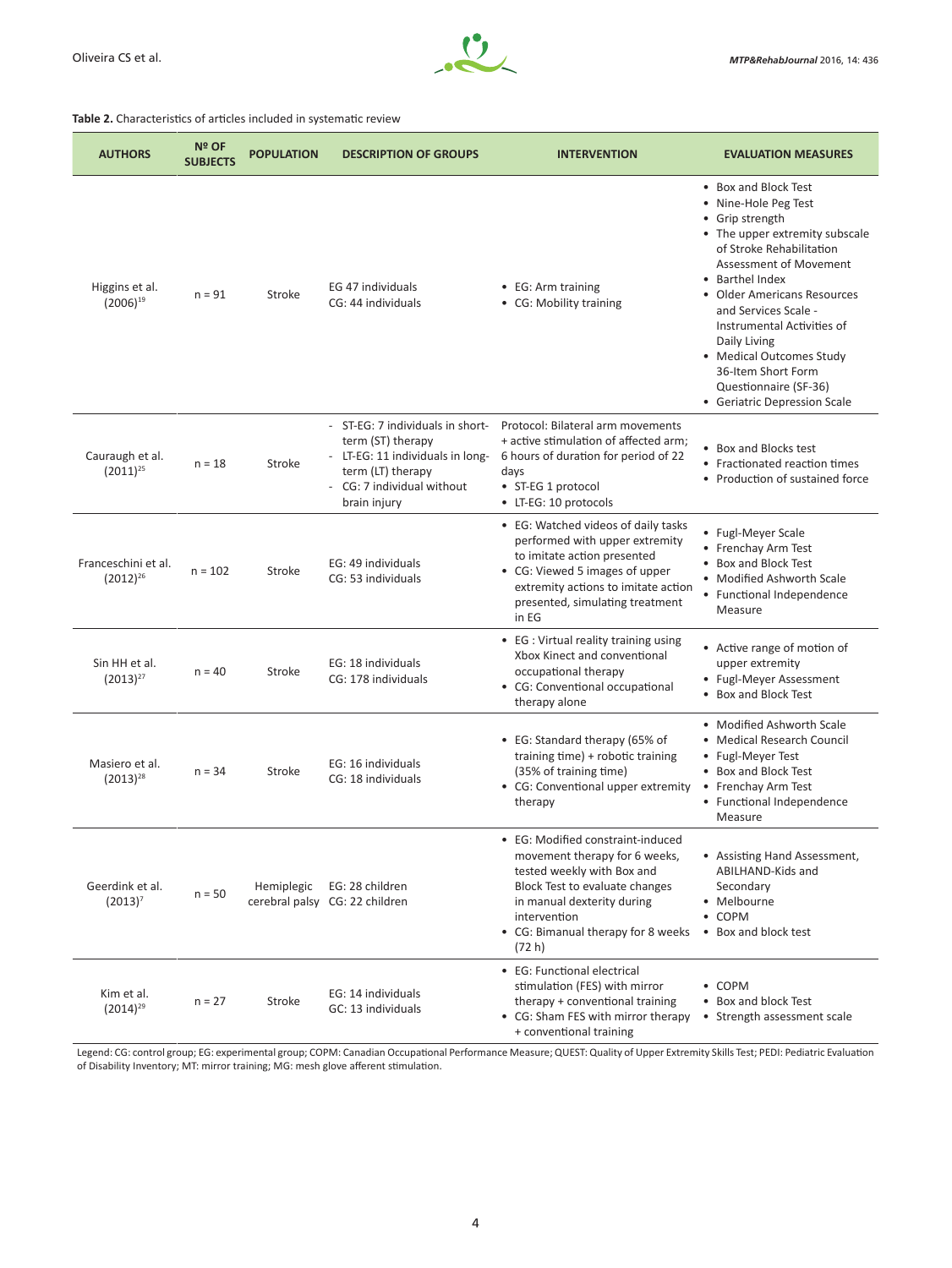

#### Table 2. Continued..

| <b>AUTHORS</b>                       | Nº OF<br><b>SUBJECTS</b> | <b>POPULATION</b> | <b>DESCRIPTION OF GROUPS</b>                          | <b>INTERVENTION</b>                                                                                                                                                                                                                                                                                                                                                                                                                  | <b>EVALUATION MEASURES</b>                                                                                                                                                                                                                           |  |
|--------------------------------------|--------------------------|-------------------|-------------------------------------------------------|--------------------------------------------------------------------------------------------------------------------------------------------------------------------------------------------------------------------------------------------------------------------------------------------------------------------------------------------------------------------------------------------------------------------------------------|------------------------------------------------------------------------------------------------------------------------------------------------------------------------------------------------------------------------------------------------------|--|
| Keh-chung Lin et al<br>$(2014)^{31}$ | $n = 43$                 | Stroke            | MT: 14 patients<br>MG: 14 patients<br>CG: 15 patients | All participants received one training<br>session 1.5 hours per day five days a<br>week for four weeks.<br>• MT protocol: 10 minutes of warm-<br>up, 1 hour of mirror box training<br>and 20 minutes of functional task<br>practice<br>• MG protocol was similar to MT<br>group, but group also wore MG<br>during mirror box training.<br>• CG: 10 minutes of warm-up and<br>1h 20 minutes of task-oriented<br>treatment principles. | • Fugl-Meyer Assessment<br>• Muscle tone measured<br>by Myoton-3 for motor<br>impairment<br>• Box and Block Test<br>• 10-Meter Walk Test<br>• Kinematic parameters for<br>motor control<br>• Motor activity<br>• Questionnaire for daily<br>function |  |
| Gilliaux et al.<br>$(2015)^{30}$     | $n = 16$                 | Cerebral<br>palsy | EG: 8 children<br>CG: 8 children                      | Both groups received five 45-minute<br>sessions for eight weeks<br>• CG - 5 sessions of conventional<br>therapy<br>• EG - 3 sessions of conventional<br>therapy and 2 sessions of robot-<br>assisted therapy                                                                                                                                                                                                                         | • Free Amplitude Task<br>• Box and Block Test<br>• QUEST<br>• Modified Ashworth Scale<br>• Muscle strength of elbow<br>flexors and extensors<br>(dynamometer)<br>• Abilhand-Kids<br>$\bullet$ PEDI                                                   |  |

Legend: CG: control group; EG: experimental group; COPM: Canadian Occupational Performance Measure; QUEST: Quality of Upper Extremity Skills Test; PEDI: Pediatric Evaluation of Disability Inventory; MT: mirror training; MG: mesh glove afferent stimulation.

**Table 3.** Results of articles included in systematic review.

| <b>AUTHORS</b>                           | <b>RESULTS</b>                                                                                                                                                                                                                                                                                                                                                                                                                                                                                                                                                                                                      |
|------------------------------------------|---------------------------------------------------------------------------------------------------------------------------------------------------------------------------------------------------------------------------------------------------------------------------------------------------------------------------------------------------------------------------------------------------------------------------------------------------------------------------------------------------------------------------------------------------------------------------------------------------------------------|
| Higgins et al. $(2006)^{19}$             | • On affected arm, performance on BBT was approximately 40% of predicted score for age. During post-intervention<br>evaluation, a mean of 28 blocks (standard deviation: 17 blocks) and 28 blocks (standard deviation: 19 blocks) were found<br>for the experimental and control groups, respectively. No significant change was found in arm function measures.                                                                                                                                                                                                                                                    |
| Cauraugh et al. (2011) <sup>25</sup>     | • Group submitted to long-term treatment demonstrated significant improvements: (a) more blocks transferred (43 vs. 32),<br>(b) faster pre-motor reaction time (158 v. 208 ms) and (c) greater force production (75 vs. 45 N)                                                                                                                                                                                                                                                                                                                                                                                       |
| Franceschini et al. (2012) <sup>26</sup> | • Long-term improvement in all measures evaluated for both treatment protocols; time × treatment interaction based on<br>generalized estimation equations for BBT, demonstrating significant differences favoring experimental group                                                                                                                                                                                                                                                                                                                                                                                |
| Sin HH et al. (2013) <sup>27</sup>       | • After intervention, significant improvements from baseline values in range of motion of upper extremity, Fugl-Meyer<br>Assessment scores and Box and Block Test scores found in experimental and control groups. At follow-up, significant<br>differences between two groups in range of motion (except for wrist), Fugl-Meyer Assessment score, and Box and Block<br>Test scores.                                                                                                                                                                                                                                |
| Masiero et al. (2013) <sup>28</sup>      | • When used as partial replacement of traditional rehabilitation therapy, robotic therapy is at least as effective as<br>conventional therapy for treatment of stroke survivors with hemiparesis in acute phase of disease, capable of providing<br>relatively similar gains on function and motor scales - results could be considered lack of efficacy of proposed device                                                                                                                                                                                                                                         |
| Geerdink et al. (2013) <sup>7</sup>      | • Fifteen children (53.6%) demonstrated maximum effect within period of modified constraint-induced movement<br>therapy. Children less than five years of age had greater chance of reaching maximum score within six weeks of modified<br>constraint-induced movement therapy (OR = 6.67, 95% CI: 1.24-35.71). Older children demonstrated greater progression,<br>but tended to decline afterward. Findings suggest that children aged five years or more can benefit more from long-term<br>constraint-induced movement therapy and one-hand training has direct influence on capacity for two-hand development. |
| Kim et al. (2014) <sup>29</sup>          | • On evaluation scale, scores for shoulders, arms, wrists and hands as well as upper extremity coordination increased<br>significantly following intervention in both groups. Both groups demonstrated significant improvements in all variables<br>after intervention.                                                                                                                                                                                                                                                                                                                                             |
| Keh-chung Lin et al<br>$(2014)^{31}$     | • Total scores were significantly higher and synergistic shoulder abduction during reach was lower in MT+MG and MT<br>groups in comparison to control group. Performance on BBT and 10-meter walk test (velocity and stride length in self-<br>paced task and velocity in as-quickly-as-possible task) was better in MT + MG group in comparison to MT group                                                                                                                                                                                                                                                        |
| Gilliaux et al. (2015) <sup>30</sup>     | • Improvement in manual dexterity of upper extremity in experimental group, with increase in final Box and Block Test<br>score. Capacity to perform analytical movements and score of dissociated movements on Quality of Upper Extremity Skills<br>Test subscale increased significantly in both groups.                                                                                                                                                                                                                                                                                                           |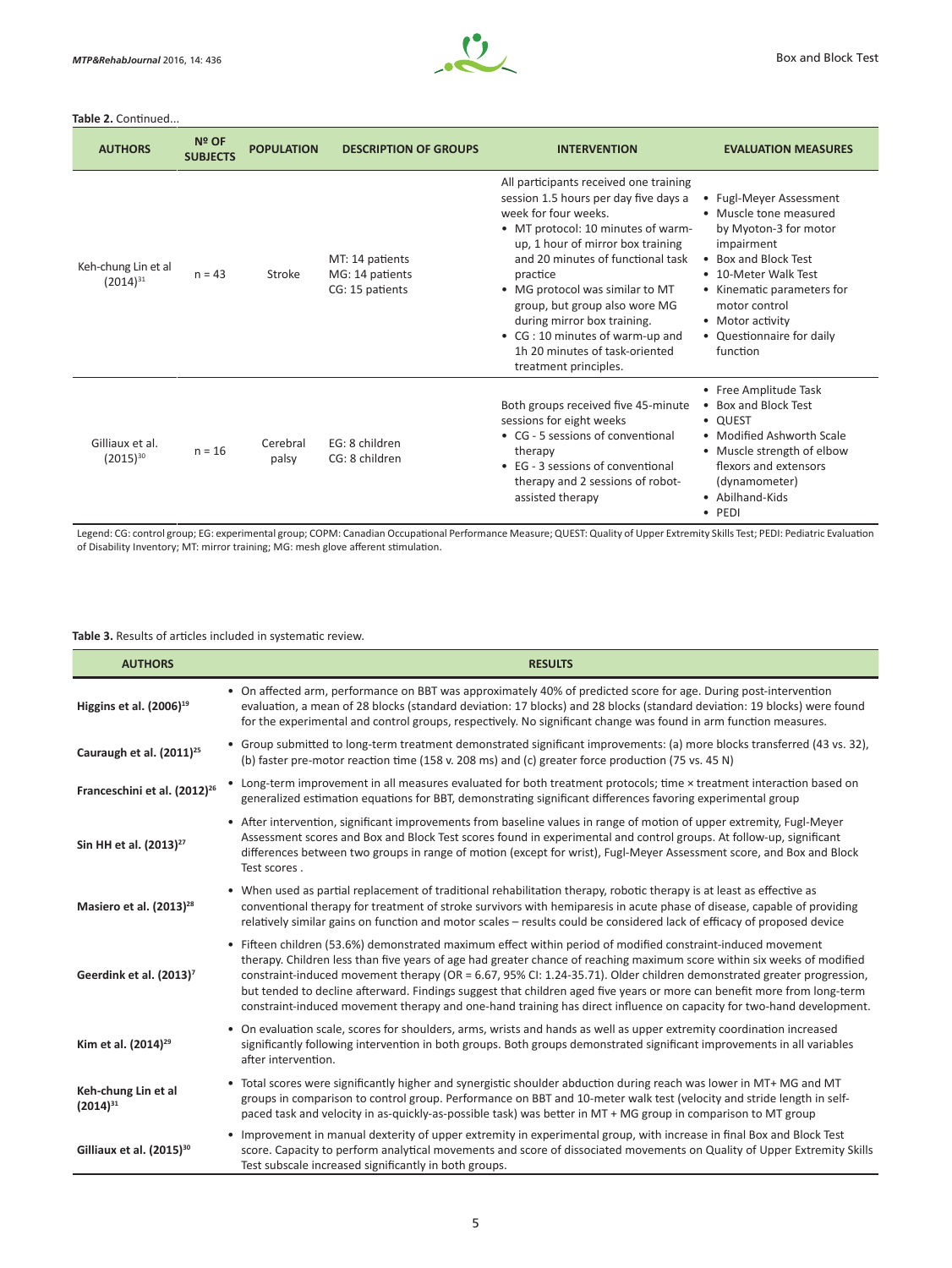

aim of upper extremity rehabilitation involving contemporary approaches based on motor learning. However, the review raised questions regarding the duration of the intervention, as the exact critical threshold regarding the dose of intervention necessary to achieve significant changes in upper extremity function remains unknown, which was also found among the studies analyzed in the present review.

Cauraugh $(25)$  et al. conducted a study with stroke survivors in the chronic phase of the disease submitted to 60 hours of different upper extremity rehabilitation protocols distributed throughout the course of 16 months. Greater improvements in motor capacity were found in individuals submitted to long-term therapy in comparison to those submitted to short-term therapy, such as 1) a greater number of blocks transferred during the BBT, 2) faster reactions a greater number of times and 3) greater force production. The results led to the identification of the benefits of continual learning (long-term therapy) to the progression of motor recovery. According to Franceshini et al.,<sup>(26)</sup> the evaluation of time versus treatment interaction based on an analysis of the performance of experimental and control groups suggests that the BBT assists considerably in the analysis of manual dexterity in stroke survivors as well as the monitoring of the results of rehabilitation procedures.

Evaluation scales are used in rehabilitation to provide a basis for diagnoses and prognoses as well as the determination of the response to treatment. Such objective scales assist in measuring the degree of motor impairment with regard to sensory-motor functions and functional capacity and serve as a complement to the subjective evaluation of self-reports. (23) A variety of assessment tools is used to describe upper extremity function in individuals with typical and atypical development.<sup> $(22,34)$ </sup> However, this diversity poses a challenge and it is important for researchers to understand that the choice of measures depends of the objectives of a given study.(34)

In the present systematic review, the different assessment tools were employed for the quantification of the results of different therapeutic protocols. The BBT was used for the evaluation of manual dexterity, with no reports of any difficulty in the use of the test among the randomized controlled trials analyzed, demonstrating that this test can be used for both adults and children with neurological disorders. However, age plays a factor when using the BBT on the pediatric population. Investigating the progression of dexterity in children with unilateral spastic cerebral palsy aged two to eight years, Geerdink et al.<sup>(7)</sup> found that children older than five years of age transferred 2.3-fold more blocks than those less than five years of age. This may be explained by the greater cognitive phase of motor learning among older children, whereas younger children are in a more associative phase.

Masiero et al. (28) found that robot-assisted therapy combined with a traditional rehabilitation protocol is at least as effective as conventional therapy alone for the treatment of hemiparesis among stroke survivors in the acute phase of the disease, as this technique is capable of producing relatively similar results with regard to the functional and motor scales evaluated. In a study involving robot-assisted therapy, Gilliaux et al.<sup>(30)</sup> included the use of the BBT for the evaluation of body structure and hand function. The interaction between treatment time and group revealed that smooth, discrete, unidirectional movements improved in the experimental group, demonstrating an improvement in dexterity in the affected hand.

Kim et al.<sup>(29)</sup> analyzed the effect of functional electrical stimulation with mirror therapy on motor function in the affected upper extremity of stroke survivors and found that both the experimental and control groups exhibited significant improvements with regard to all variables. Although muscle contraction due to electrical stimulation may improve voluntary movements, the effects on functional capacity are small. Thus, physical training combined with a cognitive intervention is considered necessary to improving motor performance.

In the study by Higgins et al., $(6)$  a reduction in the results of the BBT was found between the pre-intervention and post-intervention analyses, with no significant changes in the statistical data. The authors state that multiple linear regression analysis is needed, with the BBT as the outcome and age, gender, depression, dominant side, previous stroke event, number of comorbidities and type of stroke as the predictors for the identification and adjustment of prognostic variables to improve the precision of estimates of the effect of arm training on a change in the BBT score due to the interaction between depressive symptoms and treatment group. The size effect was calculated by dividing the mean difference of the change in score between the experimental and control groups by the standard deviation of the initial score of the control group.

Keh-chung Lin et al. $(31)$  used the BBT to evaluate manual dexterity and found large, significant effects on motor function. The authors also found an improvement in dexterity with all types of treatment analyzed. Employing additional training involving virtual reality with the Xbox Kinect<sup>™</sup>, Sin and Lee<sup>(27)</sup> found an improvement in dexterity in both the experimental and control groups, as evaluated using the BBT, with significant differences in the follow-up evaluation. However, the effects of virtual reality training with this product required a longer overall intervention time in comparison to the control group.

In the studies included in the present systematic review, considerable variations were found with regard to age, level of ability, type of intervention and evaluation methods. The findings demonstrate that evaluation methods should be selected in a discerning manner to ensure greater precision with regard to the results, independently of the aim of the study and target population. However, the studies analyzed suggest that that the Box and Block Test is a fast, easy, safe